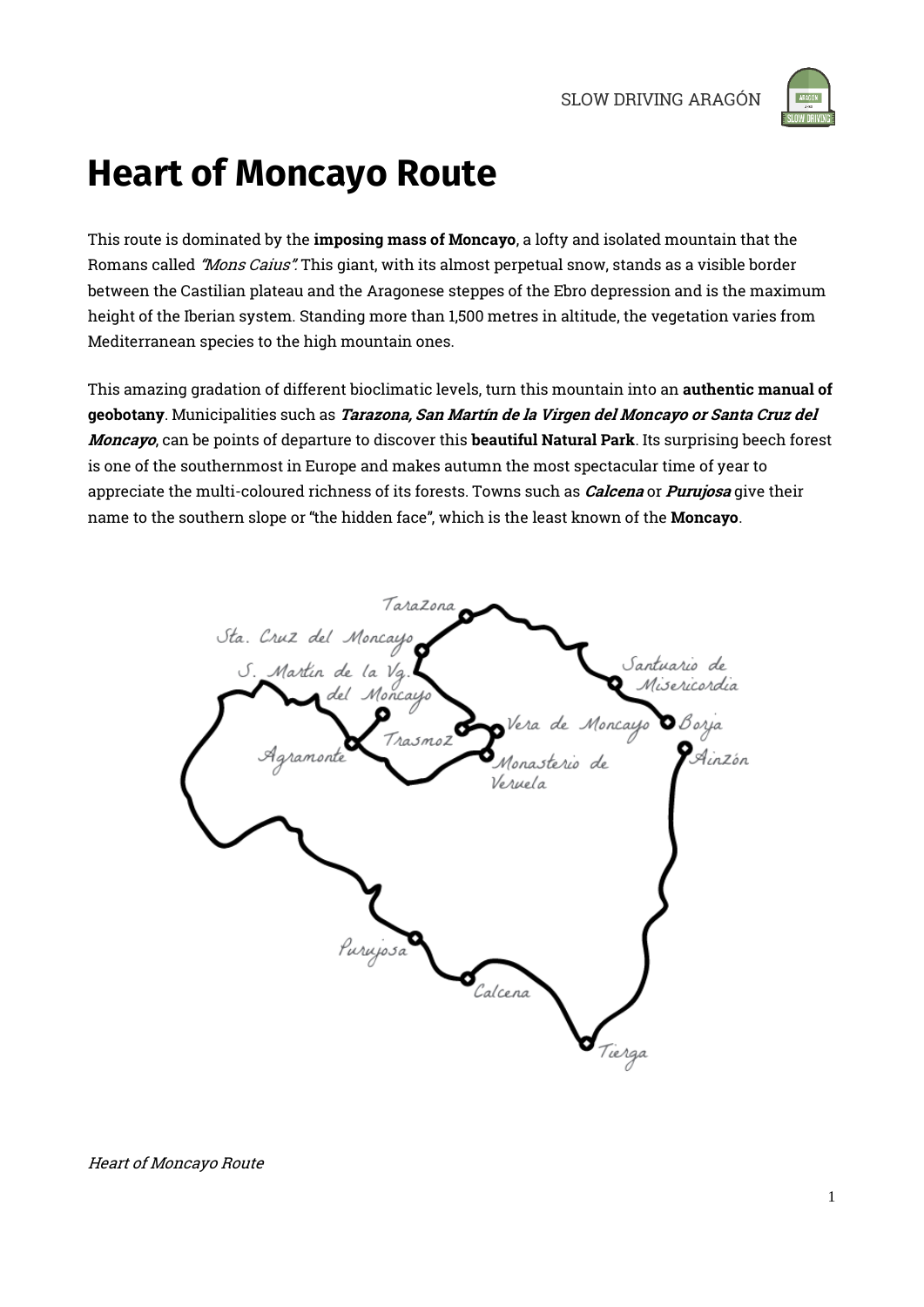

#### Directions and points of interest

Congratulations, you are going to enjoy the slow driving route "Heart of Moncayo Route". Follow the directions that we give you below and don't miss any of the details of these really marvellous places. Let's go!

#### DEPARTURE

Borja is a town and municipality in the region of Campo de Borja within the province of Zaragoza, Spain, and 65km from Zaragoza by the fastest route.

Borja

Crossing the Roman "Borsao" by the Carrera arch, we access **Borja**, a city with traces of three cultures: Sephardic, Islamic and Christian. The **collegiate church** is the result of overlapping styles, the result of different reforms and extensions. Next to this building is the museum in what was once one of the city hospitals: that of *Sancti Spiritus* and, right opposite, *la casa de las Conchas*. Built in the 16th century it can be considered the most important in the city. Its name comes from the frameworks in the shape of a shell placed on the façade. The *Convento de la Concepción* is the most beautiful expression of baroque in the city, which is demonstrated in the cloister and the church decorated with beautiful frescoes.

Two interesting buildings stand out in the *Plaza del Mercado*: the *Angulo Palace*, with a spectacular entrance and the so-called "Torreón de los Borja". The town hall is one of the characteristic buildings of Aragon architecture of the 16th century. Among its streets we can admire many noble houses with modest façades with carved eaves, galleries, and façades under semi-circular arches. All of these features date back to the 16th to 19th centuries.

Services: Restaurant, Accommodation, Petrol Station

#### Point 1

From Borja, take Calle Cuesta del Sepulcro towards the northwest. It is 5.2km away and signposted.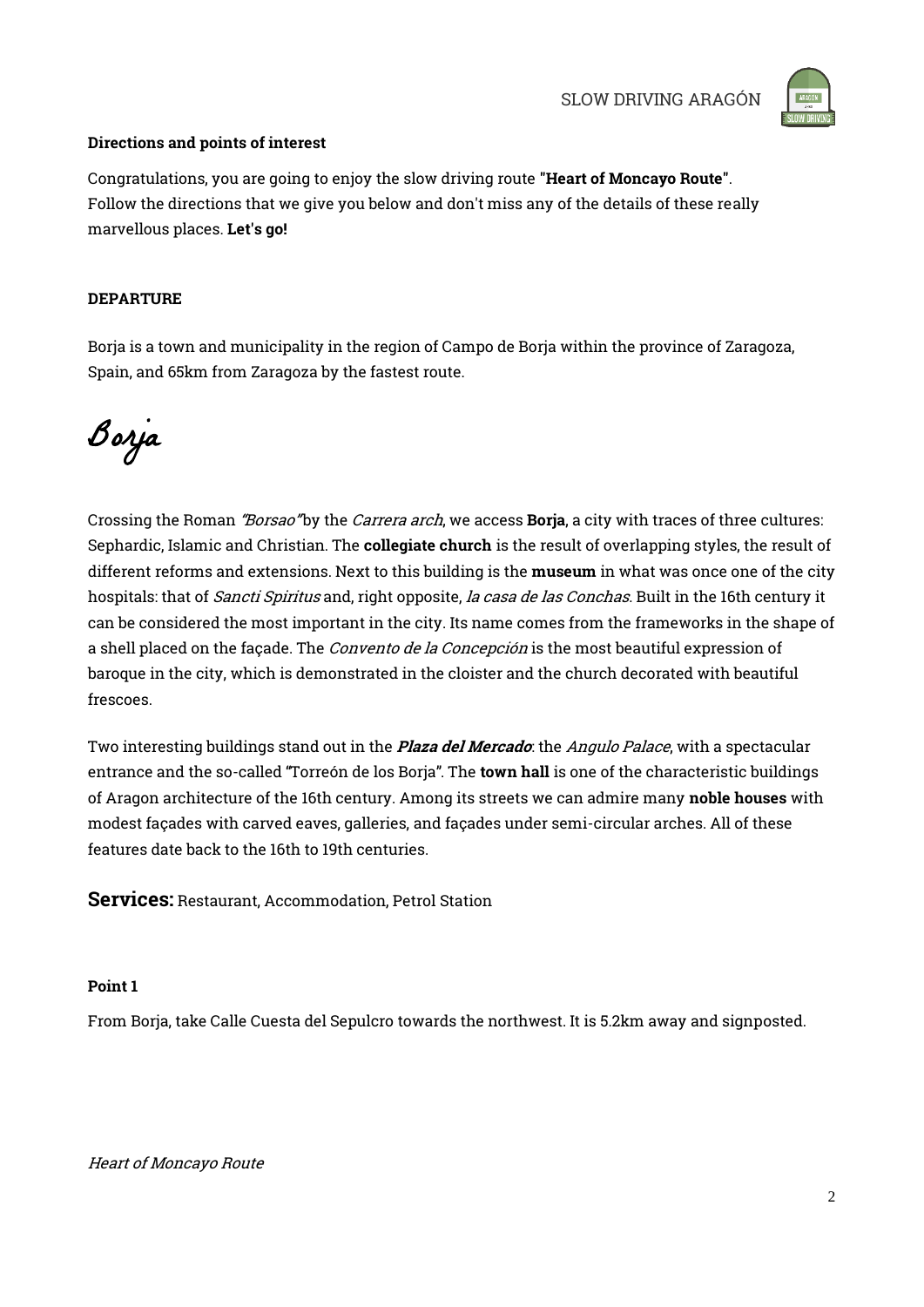

## Santuario de Misericordia

Located 5 km from the centre of *Borja*, the **Santuario de Misericordia** is an idyllic place created thanks to the fame of the waters of its fountains and areas of pine forests. On the slopes of the *Sierra del* Moncayo, this place offers the possibility of enjoying a beautiful panoramic landscape, in the form of a true balcony overlooking the fields of Borja and its region, with a cultural landscape that has earned it the distinction as an Area of Tourist Interest in Aragon. There are several forest trails suitable for walking and hiking in the nearby area.

The Santuario de Misericordia is a beautiful and stately building in a typical Aragonese style, built in brick, in which the different stages of construction are distinguished. The entrance courtyard from the 16th century and a baroque double staircase are highlights. From here you come across the **church**, which conserves a pentagonal presbytery covered with a starry ribbed vault.

The most remarkable feature is its **baroque altarpiece** from the second half of the 18th century. Inside the church, on one of its side walls, is the image that, due to its unique restoration, placed Borja on the front page of the press and provoked a massive influx of visitors: the *Ecce Homo*. Since March 2016, the *Santuario* houses an interpretation centre, where you can learn about the history of this restoration.

#### Services: Restaurant, Camping, Motorhome Area

#### Point 2

Take the CV846 from Santuario de Misericordia, going north. You will pass through El Buste, before reaching Cunchillos, where there are 3 roundabouts. Take the first exit at the first roundabout, the second exit at the next, and straight ahead at the last. You will be on the CV679 which takes you to Tarazona. The total distance is 20.4km.

## Tarazona

Heart of Moncayo Route Crossed by the *River Queiles*, the city of **Tarazona**, is one of the most beautiful and original ensembles of Aragon. Nowadays, the Roman Turiaso is a jewel of the Mudejar. Its cathedral of Santa María de la Huerta is considered the "Sistine Chapel" of the Spanish Renaissance. We also admire the unique octagonal bullring. The *church of Santa María Magdalena* is the oldest preserved temple in Tarazona and its Mudejar tower is the main visual reference of the old town. The archiepiscopal palace was the ancient Muslim Zuda and a temporary residence for the Aragonese kings. In the northern medieval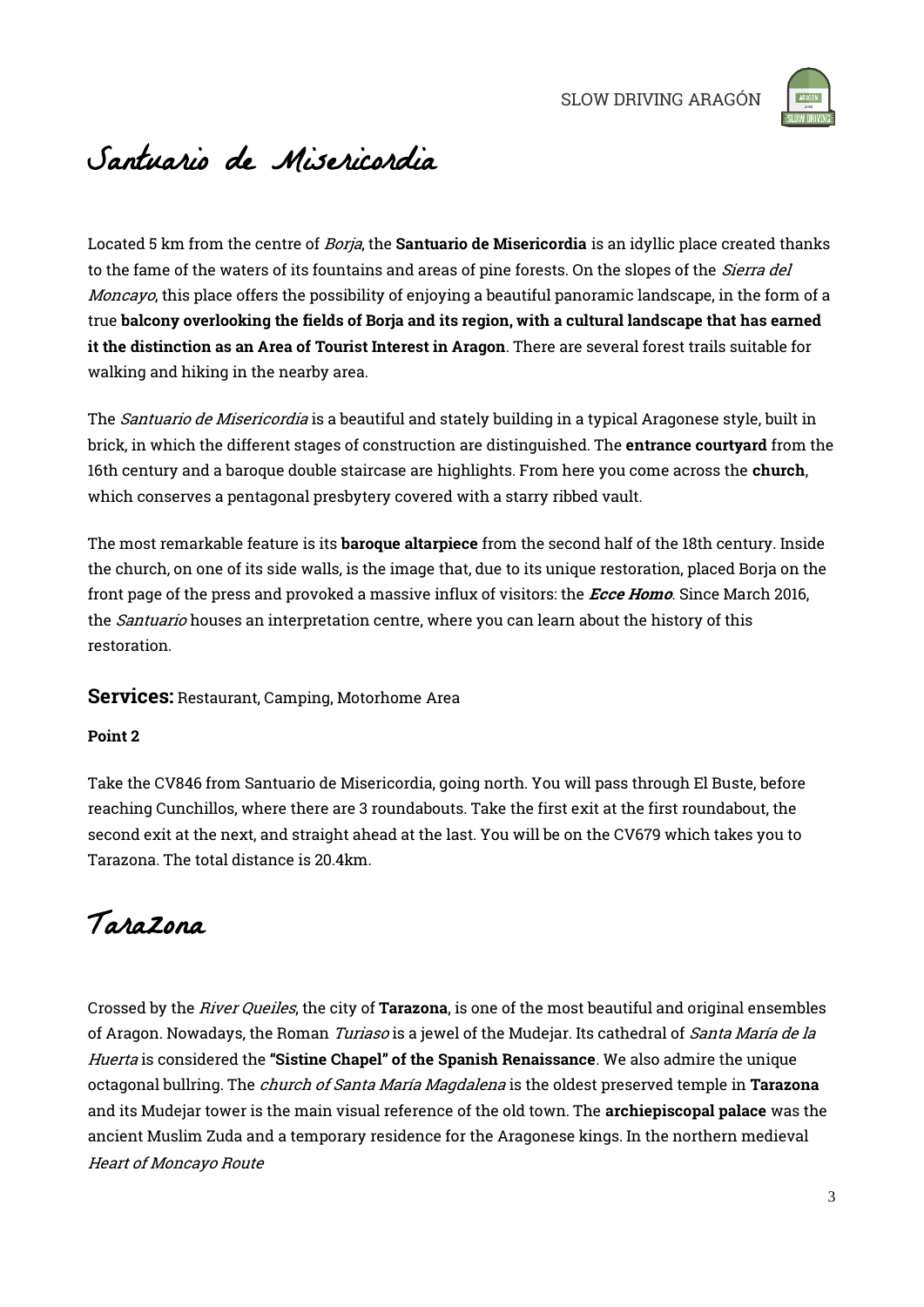

tower is the Hall of Bishops, covered with a Mudejar coffered ceiling. In the Plaza del Mercado you can admire the monumental Renaissance façade of the Town Hall, which has a frieze representing the triumphant procession of Charles V after his coronation in Bologna.

The **palace-garden of Eguarás** was built in the 16th century in the Renaissance style and subsequently enlarged and renovated several times. In the district of Tórtoles is where we find the mosque of the same name. Built in the mid-15th century, it is one of the later works of Muslim culture in the Peninsula. The great value of its wooden roof is a key feature of its interior. A walk through its walls and hanging houses and its magnificent Jewish quarter, narrow and winding streets, complete the visit to this beautiful city.

Services: Restaurant, Accommodation, Petrol Station

Don't Miss Out! Jewish Quarter, Old Bullring, Cathedral of Santa María de la Huerta

#### Point 3

This is 4.4km from Tarazona, by taking the N122 in the southwest then a left turn into the SO382 before leaving the city. At Santa Cruz you are very close to the Pozo de los Aines in Grisel (3.4km) going east, and the beautiful municipality of Los Fayos (4.8km) in the west.

# Santa Cruz del Moncayo

The town of **Santa Cruz** is located very close to the city of *Tarazona*, at the foot of the proud **Moncayo** and surrounded by the spectacular landscapes that this region offers. Its urban area presents the typical architecture of the towns of the area with interesting manor houses. Near the site of the old fortress is the *church of La Exaltación de la Santa Cruz*, a baroque factory built in the 18th century. Two sculptures carved in wood of *Santa Bárbara* and San Miquel are highlights and main points of interest.

The short pathway PR-1 goes through Santa Cruz and heads towards Los Fayos, Grisel or Tarazona with an approximate duration of 40 minutes each. The clayey mountains that surround the town give an idea of the pottery past treasured by Santa Cruz, which once had dozens of kilns. Today you can visit the Pottery Museum that recalls the great importance that this activity had in the economic life of the population.

Services: Restaurant, Accommodation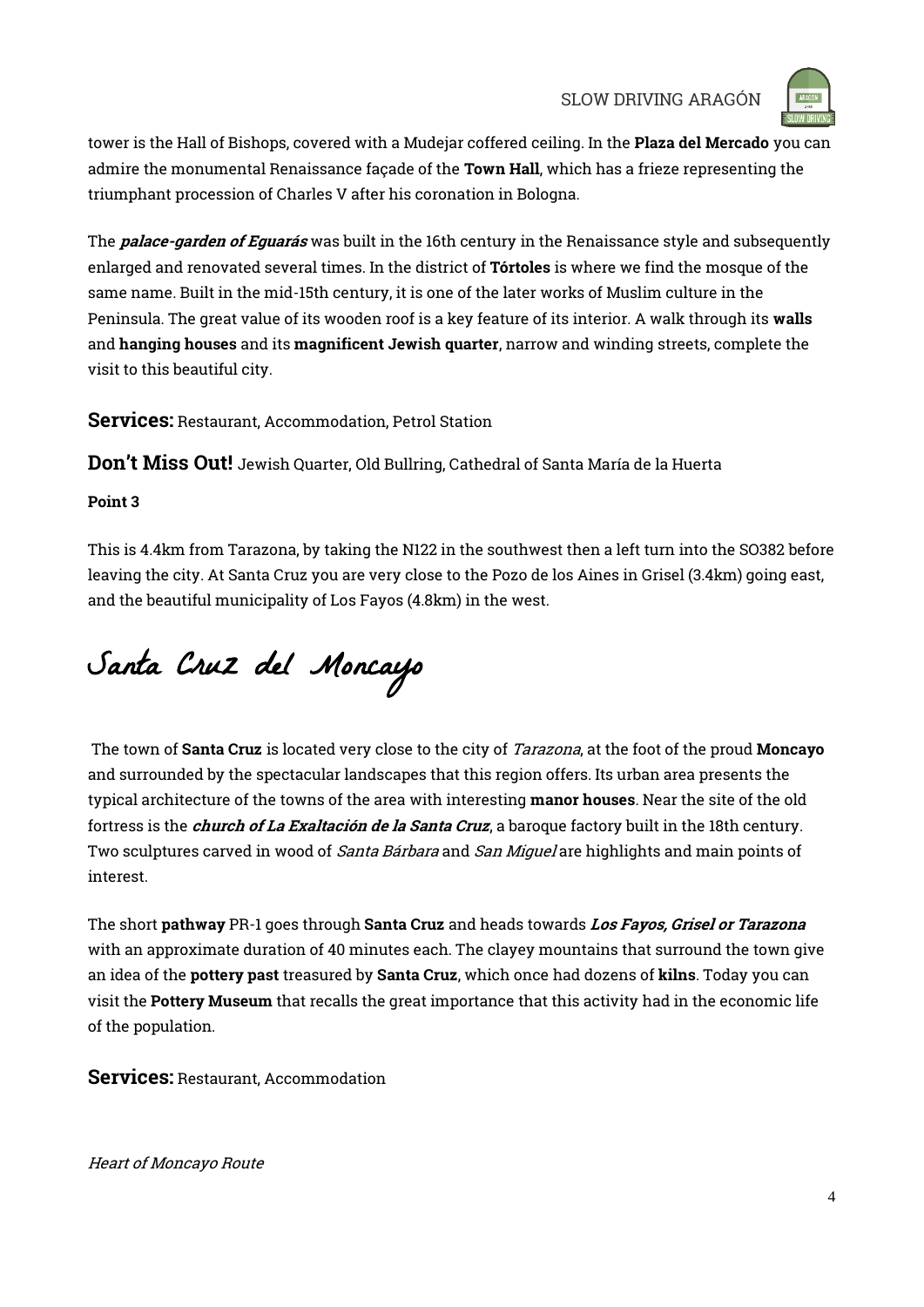

#### Point 4

Go south on the SO382 from Santa Cruz del Moncayo to the CV610, where you turn left and get to Trasmoz, 9.8km away in total.

## Trasmoz

On the slopes of Moncayo, a few kilometres from the Monastery of Veruela, this small town has always been surrounded by hundreds of legends and mysterious stories and its castle has been the inspiration of some of them. Popular imagination turned it into a place of witches and covens, perhaps because on some occasions currency was falsified in the town and for that reason such legends intended to keep curious people far away from it. During his stay in the *Monastery of Veruela*, the poet Gustavo Adolfo Bécquer created some legends about the town and its fortress.

The castle is a construction from the 12th century formed by the keep protected by a small fortification and a moat. The outer enclosure is protected by a strong wall topped with battlements and loopholes. In the restored keep you can visit the museum of "the Tower and the Knight", as well as part of the old museum of witchcraft.

Services: Restaurant, Accommodation

Point 5

Continue along the CV610 towards the east for another 3.7km.

Vera de Moncayo

Vera de Moncayo is located in the *Huecha Valley*, south of the Moncayo. It includes the population entity Monastery of Veruela, which is one kilometre from the town. Vera welcomes us with the remains of its castle and the winery located on its foothill. The ruins of its castle emphasise the quadrangular tower with Gothic battlements. Attached to the fortress stands the *church of La* Natividad from the 16th century, with a Mudejar-Renaissance style tower. Inside it preserves the valuable altarpiece of San Bernardo, one of the main sculptures of the Aragonese Renaissance. The chapel of La Aparecida is erected next to a small holm oak forest, in the place where, according to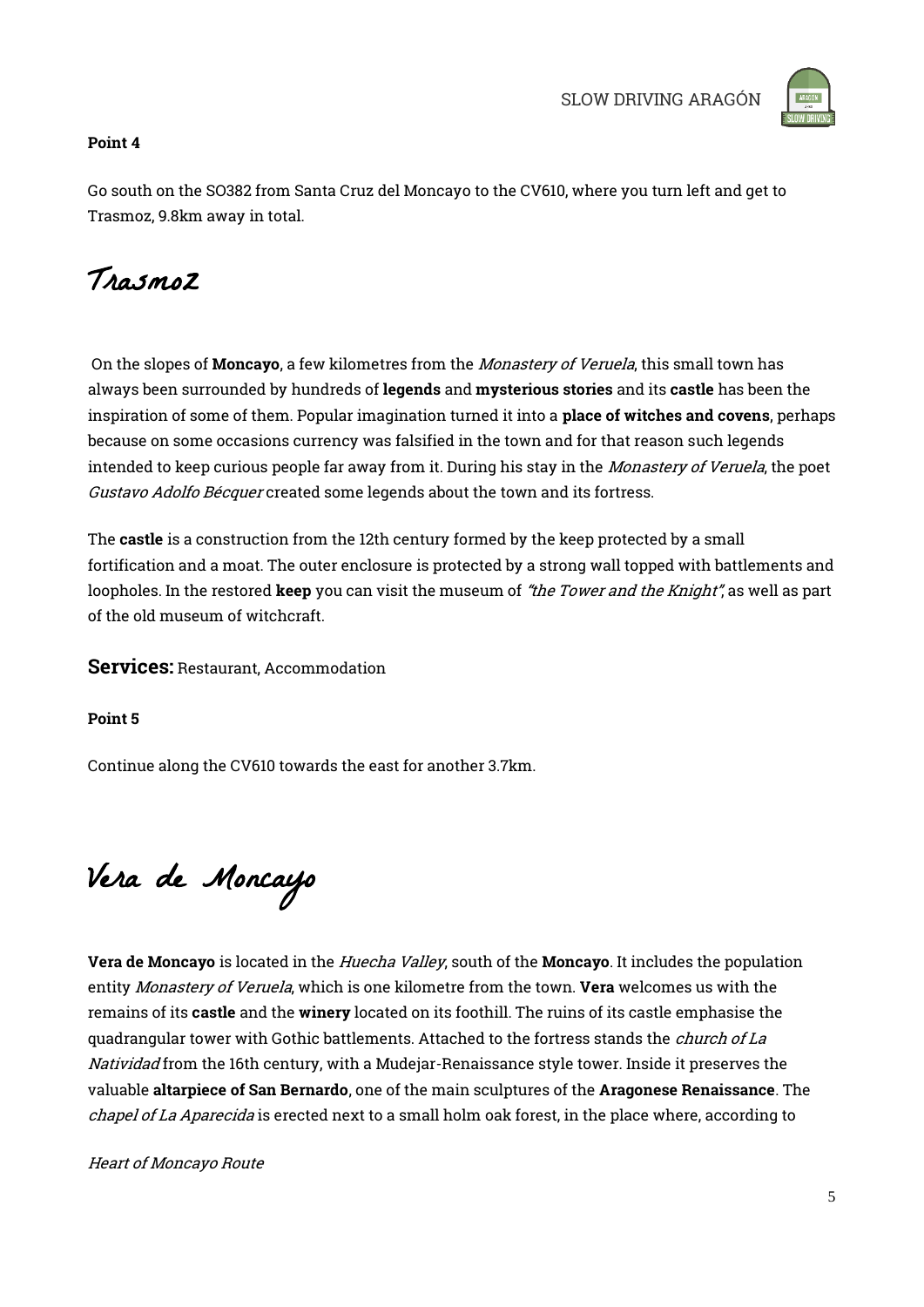

legend, the Virgin appeared to Pedro de Atarés, asking him to build the Monastery of Veruela. A walk through the town will help us to discover the charms of urban civil architecture.

Services: Restaurant, Accommodation, Camping

#### Point 6

From Vera del Moncayo, take the Z373 towards the monastery, only 1.9km away.

## Monasterio de Veruela

One kilometre from *Vera de Moncayo* we find the **Monastery of Veruela**, which rises majestically; a magnificent example of modest Cistercian architecture and one of the most important monastic ensembles in Aragon. The best example of this architecture is the excellent stonework of its magnificent church and its outbuildings.

Veruela is surrounded by a wall marked with turrets that gives it an appearance of a fortress. A romantic tree-lined walk leads to the main façade of the large church. The interior of the temple is composed of three naves, one of which joins up with the beautiful cloister, the jewel of the monastery. It consists of a lower part in Gothic style and an upper gallery in a Plateresque style. The different outbuildings open onto the cloister: the lavatory, of Gothic style, the refectory, the "scriptorio" and the chapter house, with a beautiful façade. Before leaving the site, we can visit the Museum of Wine for the Denomination of Origin Campo de Borja, a prominent enclave of the Wine Route in Aragon "la garnacha", which will allow us to learn about the great wine tradition of this region and the so-called "Espacio Bécquer"in the same rooms where Gustavo Adolfo and Valeriano stayed.

#### Services: Restaurant

#### Point 7

Leaving the monastery on the main road going north, you come to a road on the left pointing to the Agramonte Interpretation Centre and the Sanctuary of the Virgen del Moncayo. Take this road to reach your destination.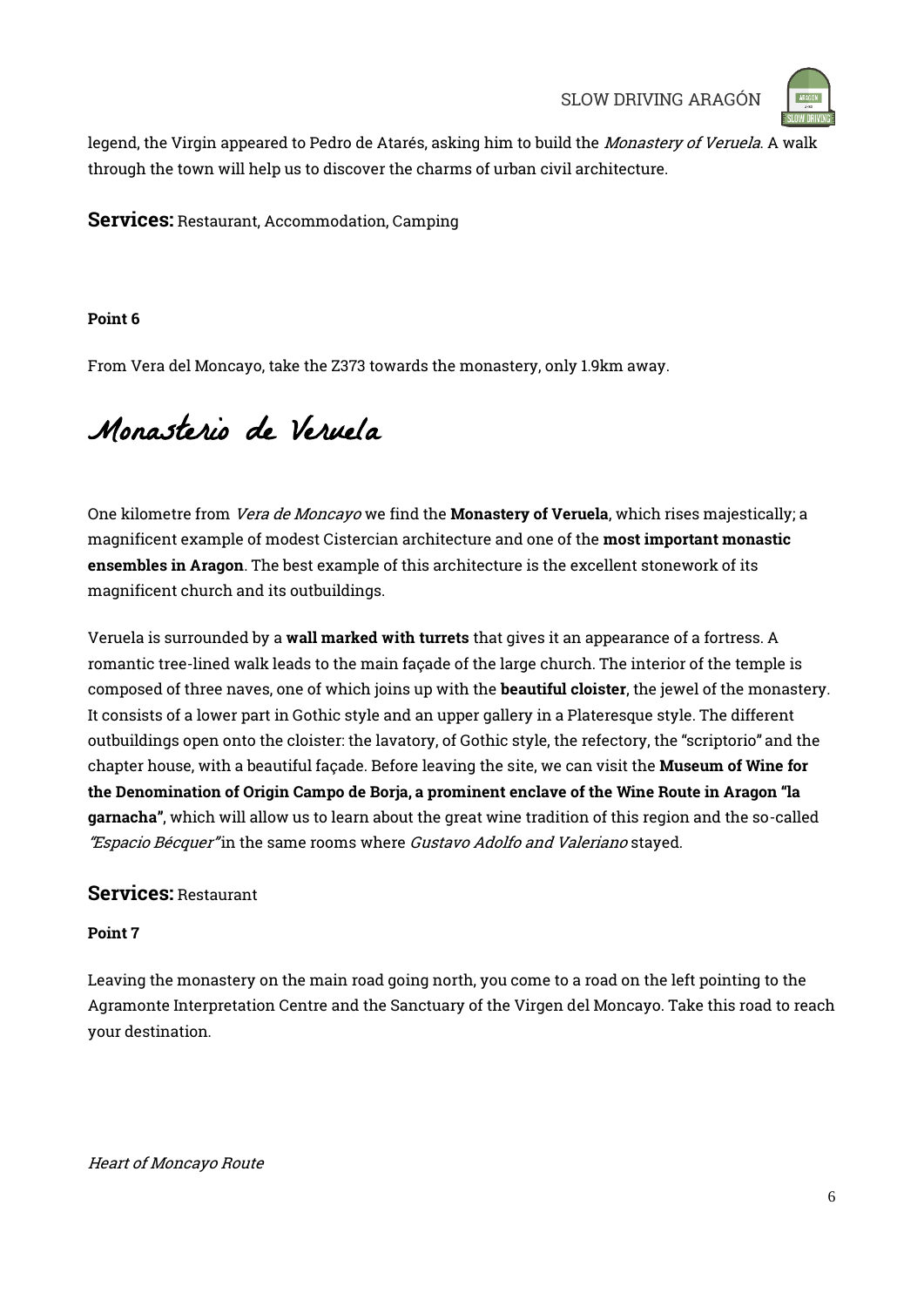

Agramonte

Located on the road to the *Santuario de la Virgen del Moncayo*, the Interpretation Centre of Agramonte is an interesting and educational place that offers information on the flora and fauna of Moncayo, as well as having a large car park, a bar-restaurant and an information point.

From the Centre you can make a linear route to the top of the Moncayo through the Santuario. The route, of average difficulty, sets off from the car park next to the restaurant and the Interpretation Centre. It ascends along a path surrounded by oak and elms and, once past the Casa de los Ingenieros, comes out at the paved road. Nearby we find two fountains: that of La Teja and that of Los Tres Caños. Continue on the road until you reach the La Paridera shelter, in front of the one that joins with the GR 90.

#### Services: Restaurant

#### Point 8

Head north from the Agramonte Interpretation centre, and continue along the road for 4km to San Martín de la Virgen del Moncayo.

San Martín de la Virgen del Moncayo

At the foot of the Moncayo, the mythical mountain, which is enormous and isolated that the Romans called "Mons Caius", places this town in the heart of beautiful landscapes and surroundings steeped in legend, since the *Moncayo Natural Park* delves into its municipal area. The hamlet has a typical mountain architecture, in which the *church of San Martín de Tours* stands out. In San Martin there is also the Centre for Mycology. It is a pioneering centre in Aragon, where most of the fungi species that can be found in the Natural Park are displayed.

You can also visit the Interpretation Centre of Agramonte in its municipal area, which is dedicated to the *Natural Park*. Due to its privileged position, San Martín can serve as a starting point for excursions in the Natural Park.

Services: Restaurant, Accommodation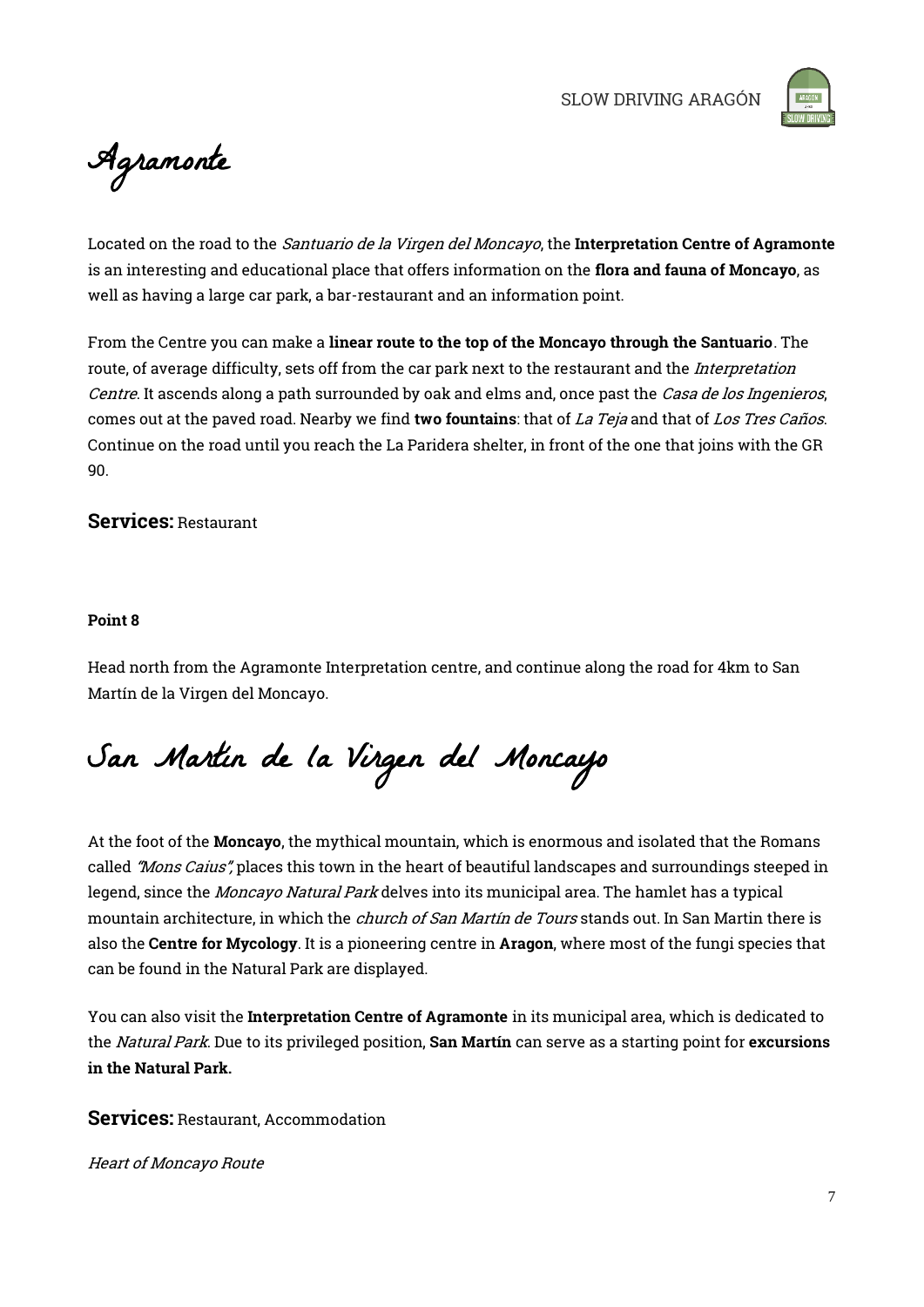

#### Point 9

From San Martín de la Virgen del Moncayo, return to the edge of the Moncayo Natural Park to the SO382, which you take until Ágreda in Castile-León. Turn left to join the CL101 towards Ólvega, which you pass, before turning left on the SO-P-2106 towards Cueva de Ágreda and Beratón. You pass through Beratón, onto the CV630, following the Isuela River, until you reach Purujosa, the first town back in Aragón. The total route is 56.2km.

Purujosa

Purujosa is located in the foothills of Moncayo. Much of its municipal area is included in the Moncayo Natural Park. The silhouette of the town produces one of the most beautiful pictures of Aragonese geography. Due to this rugged location, **Purujosa** offers spectacular viewpoints. The streets are adapted to the contours of the terrain following a typically Muslim town planning and preserving important testimonies of rural architecture and picturesque corners that delight photographers and painters alike. The *church of El Salvador* is a building of Romanesque origin, although it underwent important reforms in the 16th century.

Being the second municipality that contributes the most hectares to the Moncayo Natural Park, it exhibits the interest in the area in terms of natural landscapes. There are many perfectly signposted trails that run through the interior of the Park and allow you to enjoy many activities out in nature.

Services: Accommodation, Motorhome Area

#### Point 10

From Purujosa, you take the A2302 southwest for 6.9km until Calcena.

### Calcena

Heart of Moncayo Route The beautiful village of Calcena is located in the Moncayo Natural Park, in a splendid untamed and rugged landscape surrounded by mountains, holm oak forests and deep ravines. Its urban centre, with a labyrinth of narrow and steep streets, clearly denotes its Muslim past. At the top the town is crowned by the beautiful *collegiate church of the Virgen de los Reyes* with its striking Mudejar tower. The interior houses works of great quality such as the altarpiece of San Juan Bautista and the main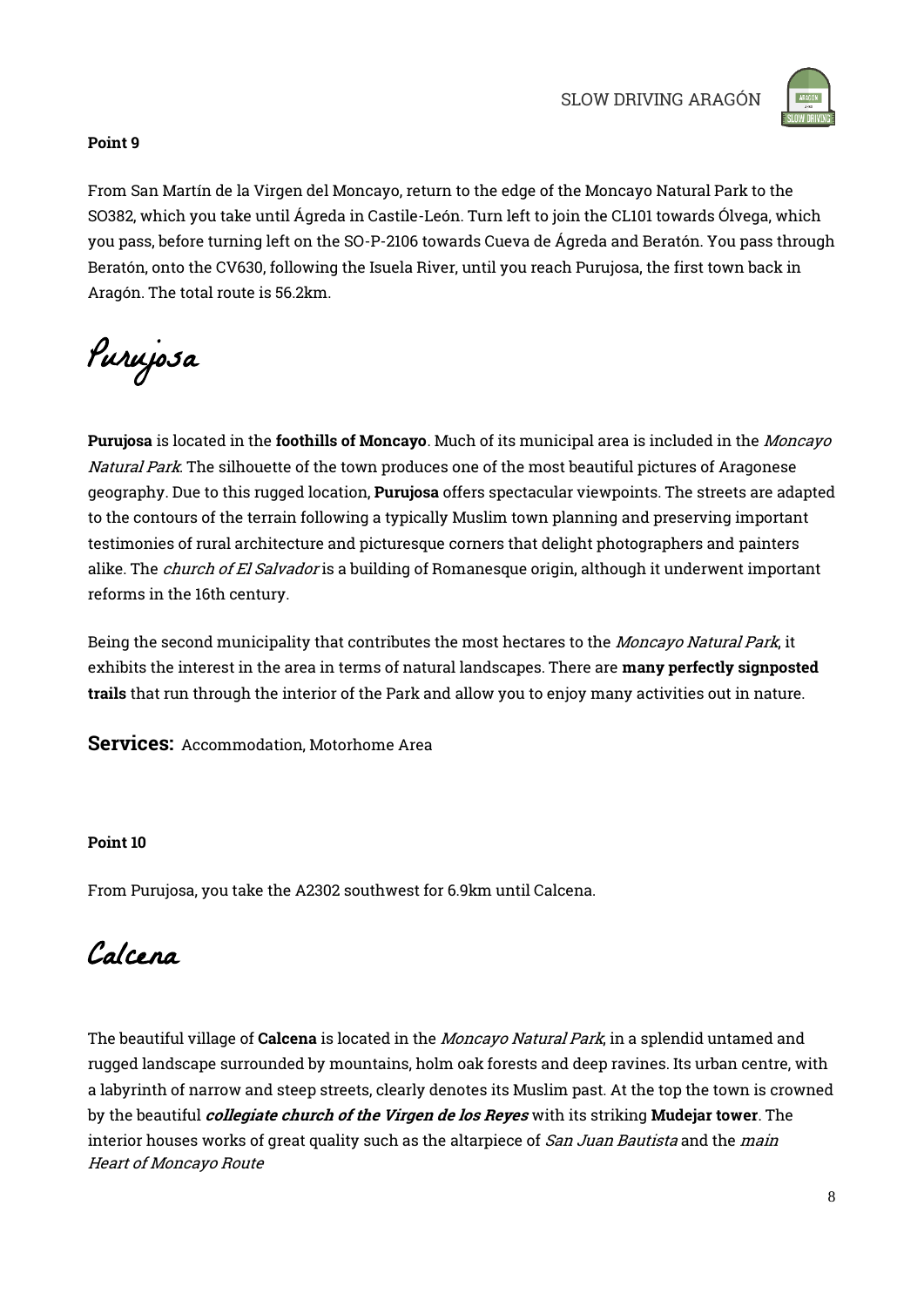

altarpiece. If you take the path that leads to the chapel of San Cristóbal, you can enjoy a splendid panoramic view of the limestone terrains from the south face of Moncayo.

Calcena is also the headquarters of the *Interpretation Centre for Nature of the Moncayo Natural Park*, to which it belongs. A complete space in which you can thoroughly discover the treasures that this wonderful enclave accommodates.

Services: Accommodation

#### Point 11

Continuing southwest along the A2302 from Calcena, it is a 16.8km stretch to Tierga, passing through Trasobares halfway along it.

Tierga

Tierga is located on a slope on the left bank of the River Isuela. Its privileged location southeast of Moncayo allows us to enjoy unforgettable views in direct contact with nature. There are very few remains of its castle of Muslim origin. The most spectacular building is the *church of San Juan* Bautista, erected in the 16th century, which elegantly combines the aesthetics of Late Gothic, Renaissance and Mudejar. The slim and beautiful Mudejar tower is unique in the region. With a square layout, the surface of the wall, profusely decorated with geometric patterns and tiling, follows an aesthetic development characteristic of Islamic art.

On the outskirts of the town there are still cobbled sections of the Roman road that once linked Caesaraugusta with Turiaso and with Asturica Augusta and on which there are still visible carriage wheel marks that denote the movement of goods. The **baptismal font**, the altarpiece of San Miguel and a door, now walled up, are preserved from the medieval temple. Worth highlighting is an exceptional Christ of the Magdalene, a work made between 1390-1430, deriving from the late *chapel of* Santo Cristo.

Services: Restaurant, Accommodation